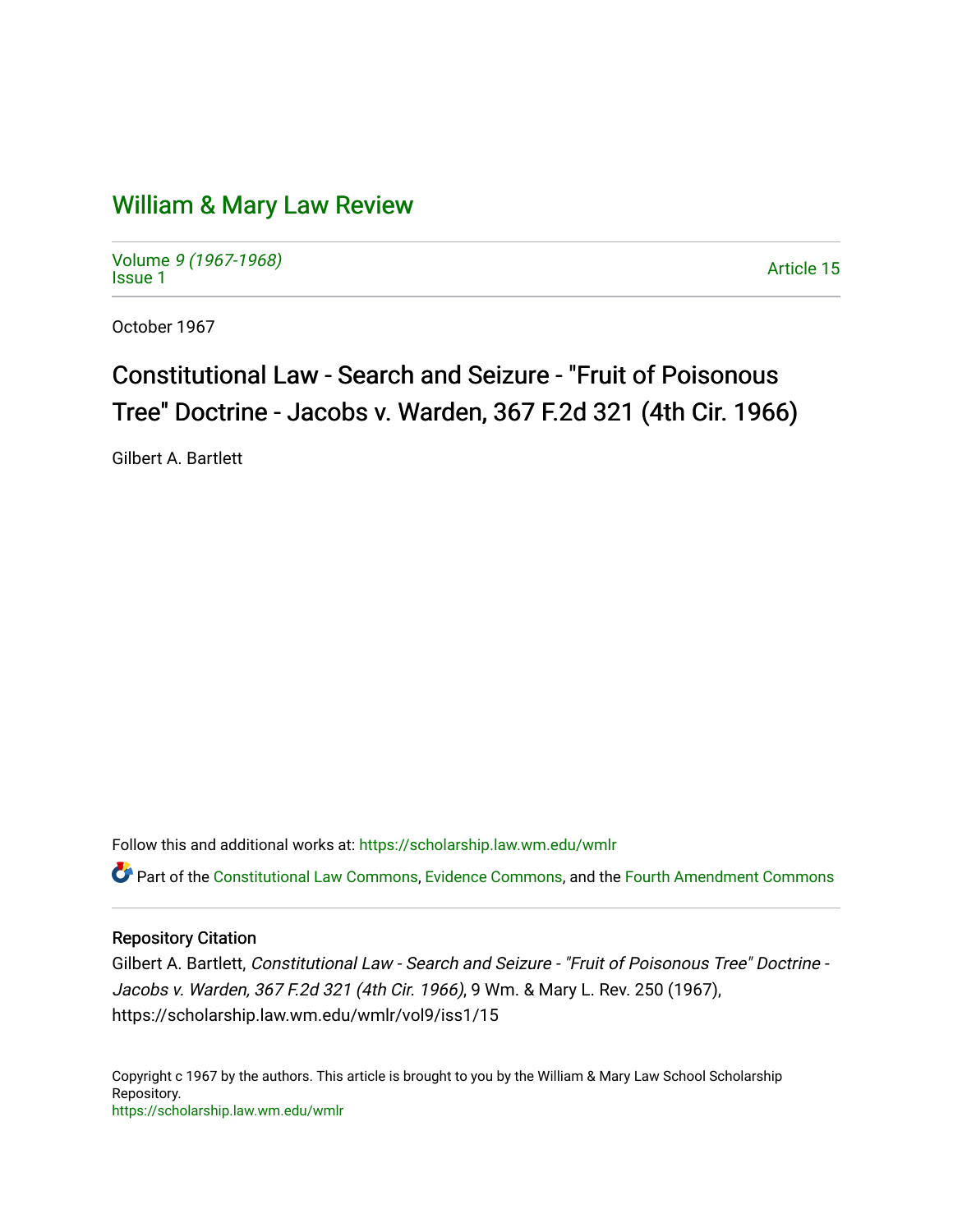appear that these powers would be similarly restricted.<sup>28</sup> Cases of this nature have been rare. Perhaps this ruling will provide the foothold on which other related claims will find their bearings, thereby leading to a more explicit definition of the law.

## *Karen Atkinson*

Constitutional Law-SEARCH **AND** SEIZURE-'"FRuirr **OF POISONOUS** TREE" DOCTRINE. Petitioner Jacobs had been convicted in the state court of armed robbery on a plea of guilty after he and his co-defendants had signed a joint confession acknowledging their respective parts in a holdup. Jacobs originally had been arrested without a warrant for his part in the robbery solely on the basis of a confession of his co-defendant Kelly. In subsequent habeas corpus proceedings the Federal District Court found that since Kelly's arrest without a warrant had been without probable cause, his confession was involuntary; and therefore, inadmissible against him.' On the basis of these facts Jacobs

from completing his duties), even though no presentment or indictment was found against him. It appears that there was no law under which he could have been prosecuted.

The Senate during the debates on the admission of Senator Smoot of Utah, found itself in a situation similar to the one the Georgia House faced with the plaintiff. Smoot met all the written qualifications, but because he was one of the Apostles of the Mormon Church, there was strong feeling that he would be unable to fulfil his oath of office as a Senator. (He was a polygamist, but polygamy was not yet against the law.) During the course of debates on his qualifications, it was finally determined to seat him and then discuss the possibility of expelling him. Once seated, however, the Senate refused to expel him. HiND's **PRECEDENTS** Vol. I, 481-484 **(1907).**

A modern counterpart is found in the position of the House of Representatives with regard to seating Adam C. Powell. There is some feeling that he should be seated and then censured by some means, perhaps expulsion.

An important question left unanswered is: if Bond had been a member of the House when the statements were made and the House had then expelled him, would this action be subject to review by the courts?

**28.** The case is as noteworthy for what it assumes as for what it says. It does not discuss the difference between political and civil rights; it makes the direct statement, supported by the First Amendment, that a state cannot require a higher degree of loyalty from elected officials than from ordinary citizens; and it neglects the line of authority holding that the legislature alone has the power to judge the qualifications, returns, and elections. Because the Court did not include its reasoning, but merely its conclusions on these subjects, the importance of this case as a precedent is questionable.

**1.** The District Court determined that the arresting officers had made the arrest on the basis of "leads" given them by an informer. When questioned by the court as to the identity of the informer the police were unable either to establish his identity or to vouch for his reliability, and the court ruled that such a "lead" could not be considered sufficient probable cause for arrest.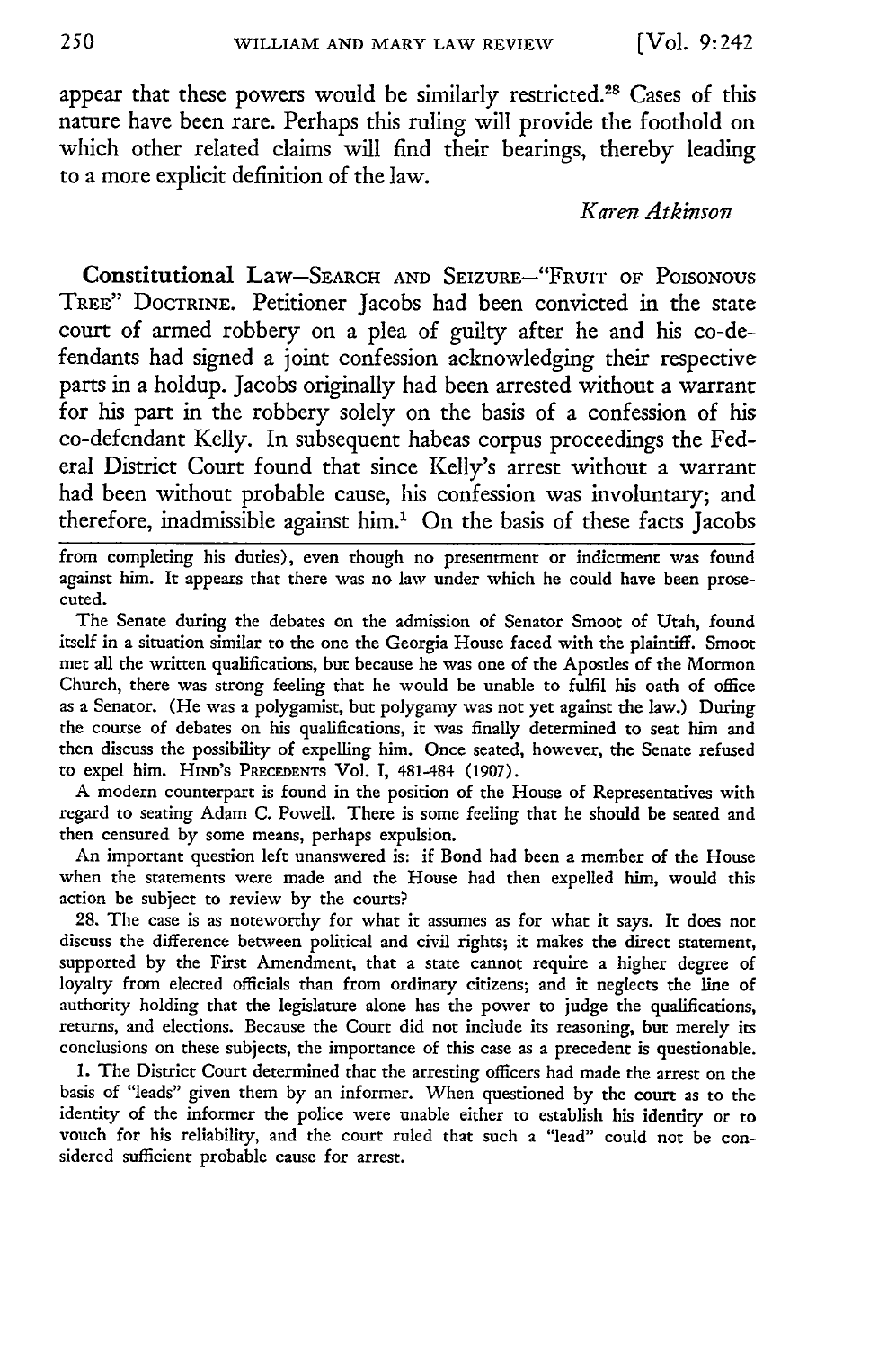contended that the product of Kelly's unlawful arrest could not be used as the grounds for his arrest and subsequent confession. While finding that Kelly's confession was the product of an unlawful arrest, the court went on to rule that Jacobs' arrest and confession were free of the primary taint of illegality, and it denied his petition for relief.2 From this decision petitioner appealed.3

In affirming the lower court's decision, the Court of Appeals, Fourth Circuit, held that while a victim of an illegal arrest may claim immunity from the consequences of that arrest, such protection may not be extended to cloak strangers with similar immunities.<sup>4</sup>

Jacobs, in maintaining that his constitutional rights had been violated by the use of Kelly's involuntary confession, attempted to bring his case within the prohibitions of the "fruit-of-the-poisonous-tree" doctrine.<sup>5</sup> As the result of Supreme Court decisions,<sup>6</sup> evidence obtained in the course of unlawful searches and seizures is inadmissible as a violation of the Fourth Amendment.<sup>7</sup> The essence of the "poisonous tree" doctrine, which forms the basis of the petition in the instant case, is that illegally obtained evidence is beyond the reach of the authorities whether it is used by the prosecutor in the trial or by the police as a necessary part of the investigation.<sup>8</sup> The Supreme Court has held that not only is the Government precluded from basing a conviction on illegally obtained evidence, but also is forbidden any use of evidence derived solely from the product of the unlawful search and seizure.<sup>9</sup>

6. The theory that evidence may be excluded solely on constitutional grounds began with the decision in Weeks v. United States 232 U.S. 383 (1914). Subsequent decisions based on this issue have been Silverthorne Lumber Co. v. United States 251 U.S. 385 (1920), Gouled v. United States *255* U.S. 298 (1921), Olmstead v. United States 277 U.S. 438 (1928), and Nardone v. United States 308 U.S. 338 (1939). The decisions have received congressional approval in **FED.** R. CRIM. P. 41 (e).

7. U.S. CoNsr. amend. IV: "The right of the people to be secure in their persons, houses, papers, and effects, against unreasonable searches and seizures, shall not be violated, and no Warrants shall issue, but upon probable cause, supported by Oath or affirmation, and particularly describing the place to be searched, and the persons or things to be seized."

8. "The essence of a provision forbidding the acquisition of evidence in a certain way is that not merely evidence so acquired shall not be used before the Court but that it shall not be used at all." Silverthorne Lumber Co. v. United States 251 U.S. 385, 392 (1920).

**9.** Nardone v. United States 308 U.S. 338 (1939).

<sup>2.</sup> Kelly v. Warden **230** F. Supp. **551 (D. Md.** 1964).

**<sup>3.</sup>** Jacobs v. Warden 367 F.2d 321 (4th Cir. 1966).

*<sup>4.</sup> Id.* at 323.

**<sup>5.</sup>** Nardone v. United States 308 U.S. 338, 341 (1939).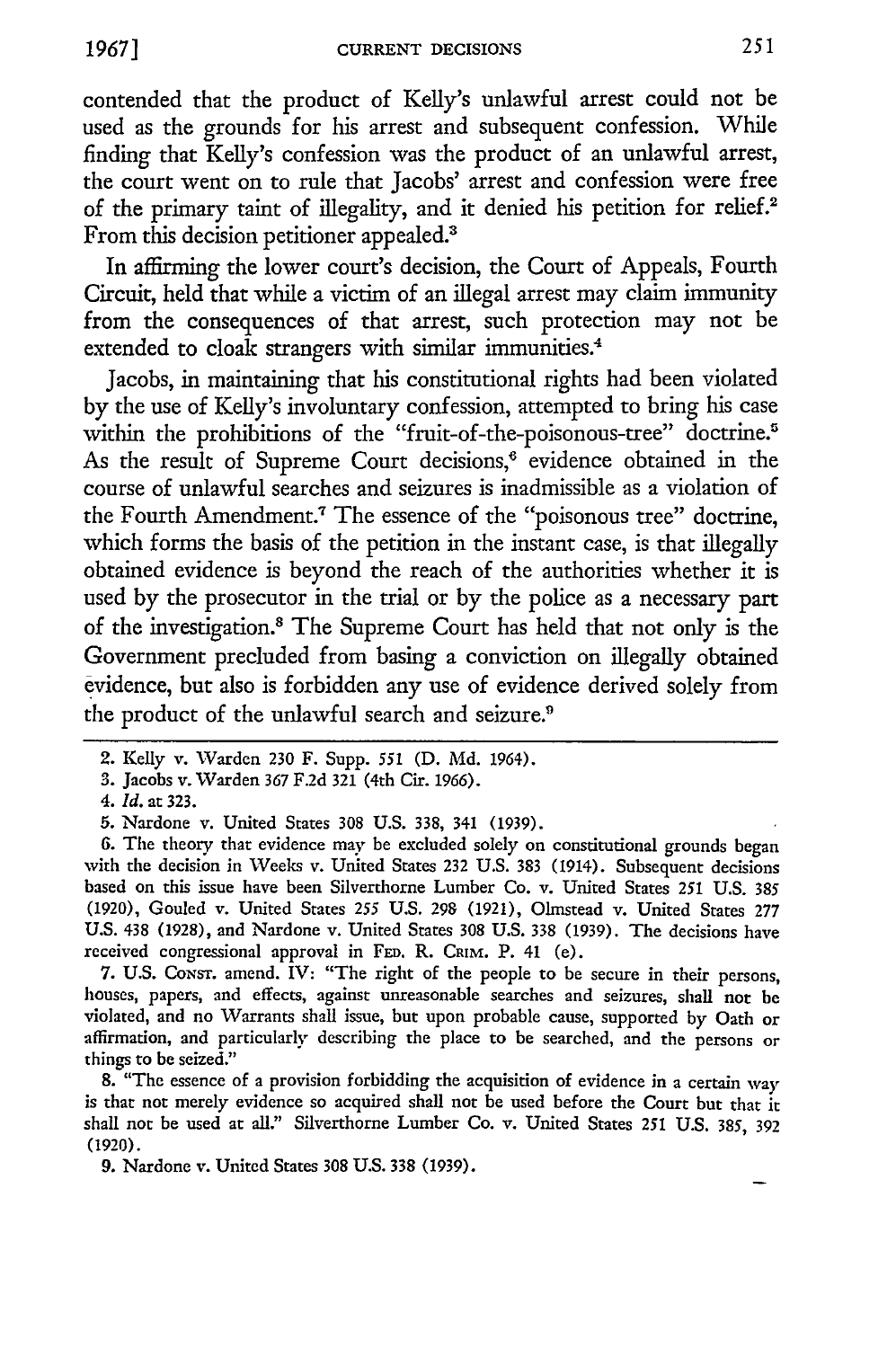While demanding from the police full recognition of the constitutional rights of the individual, the Supreme Court never intended the exclusionary rules to so handicap law enforcement authorities that one mistake on their part would render conviction impossible.<sup>10</sup> In past decisions the Court limited the immunity of exclusion to those parties whose rights were violated as the direct result of the unlawful arrest or search and seizure while excluding third parties who may have been adversely effected by the police conduct but who were not the victims of the overt illegality." Not all illegally obtained evidence must be ruled inadmissible: if the authorities can prove the evidence through an "independent" source, the relation between the illegality and the evidence as so proven may be regarded as so remote as not to effect its admissibility.<sup>12</sup>

By the recent decision in *Wong Sun v. United States*<sup>13</sup> the Supreme Court "entered once again the bloody war fought over the exclusion of illegally obtained evidence" 14 by holding that confessions obtained during unlawful detentions may be considered fruits of the poisonous tree.'5 The result of this decision has been to bring verbal evidence in the form of confessions and admissions as well as random conversations within the purview of the poisonous tree doctrine if it is the product of an unlawful arrest or entry.16

While bringing verbal evidence within the operation of the exclusionary rule the Court was careful to point out that this application also had its limitations.<sup>17</sup> Verbal evidence, by its very nature, is not a limited

11. Goldstein v. United States 316 U.S. 114 (1942).

12. *Supra* note 9 at 341. "As a matter of good sense, however, such connection [between the illegality and the evidence as so presented] may have become so attenuated as to dissipate the taint."

13. Wong Sun v. United States 371 U.S. 471 (1963).

14. Rogers v. United States 330 F.2d *535,* 540 (1964).

**15.** *Supra,* note 13.

**16.** *Supra,* note 13 at 485. "Verbal evidence which derives so immediately from an unlawful entry or unauthorized arrest **....** is no less the "fruit" of official illegality than the more common tangible fruits of the unwarranted intrusion. Nor do the policies underlying the exclusionary rule invite any logical distinction between physical and verbal evidence."

17. *Supra* note 13 at 487-488. "We need not hold that all evidence is 'fruit of the poisonous tree' simply because it would not have come to light but for the illegal actions of the police. Rather the more apt question in such a case is 'whether, granting estab-

**<sup>10.</sup>** "It is one thing to say that the Government cannot make an affirmative use of evidence unlawfully obtained. It is quite another to say that the defendant can turn the illegal method by which the evidence in the Government's possession was obtained and provide himself with a shield against contradictions of his untruths." Walder v. United States 347 U.S. 62, *65 (1954).*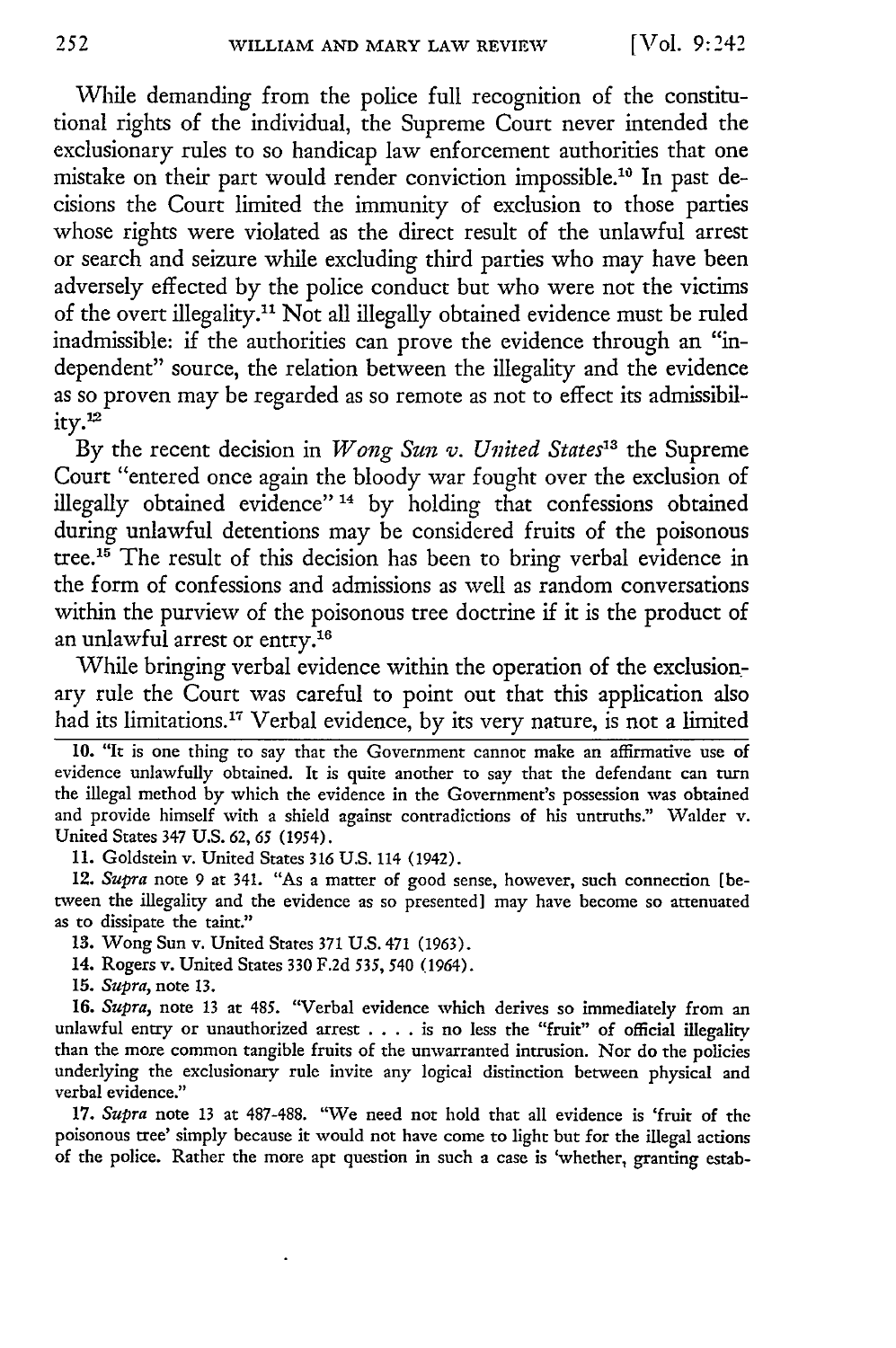or set quantity. Law enforcement officers are unable to predetermine the extent of a disclosure and should not be denied the use of the information gained if that particular source is subsequently denied them.<sup>18</sup> The Supreme Court recognized this problem and left it to the trial courts to determine whether the information was an "exploitation" of the initial illegality or the product of an independent source.<sup>19</sup> The rights of a third party, which would seem to take on added significance when a confession or admission is involved, are not disturbed so long as the party would have no cause to object to the use of the confession, in his own right, at the trial.<sup>20</sup> Here the Circuit Court, in upholding the District Court, placed great emphasis on the fact that the exclusionary rule provided relief to the victim of the illegal search or detention,

but had not been extended to third parties.<sup>21</sup>

18. *Supra,* note **8** at 392. [Tlhis does not mean that the facts thus obtained become sacred and inaccessible. If the knowledge of them is gained from an independent source they may be proved like any others, but the knowledge gained by the Government's own wrong cannot be used by it in the way proposed."

**19.** *Supra,* note 17.

*20. Supra,* note 11 at 121. "No court has ever gone so far in applying the implied sanction for violation of the Fourth Amendment. While this court has never been called upon to decide the point, the federal courts in numerous cases, and with unanimity, have denied standing to one not the victim of an unconstitutional search and seizure to object to the introduction in evidence of that which was seized **.....** We are of the opinion that, even though the use made of the communications by the prosecuting officers to induce the parties to them to testify was held a violation of the statute, [47 U.S.C. sec. 501, Communications Act of 1934] this would not render the testimony so procured inadmissible against a person not a party to the message."

*21. Supra,* note 3 at 323. "It [the exclusionary rule] has never been extended to cloak strangers to the unlawful search with absolute or conditional immunities." Kelly was the direct victim of the arrest and the refusal to use his confession was "sufficient recompense" for the wrong done to him. It is at this point that the decision had to be made whether the arrest and confession of Jacobs was so much the product of the unlawful arrest as to be wrongfully obtained, or whether the connection between Kelly's arrest and Jacobs' confession was so slender as to be negligible. The Court of Appeals reached its decision by considering the character of Kelly's confession and its effects on Jacobs' rights, and the character of Jacobs' own confession. *Supra,* note **3** at **323.**

Kelly's confession was ruled involuntary almost wholely on the error committed by the police in failing to document the source of their information and not on the basis of error in obtaining the confession. At the time it was given, Kelly's confession was regarded as completely trustworthy by the police and the District Court ruled that error in the arrest should not affect the information derived from the otherwise voluntary confession. *Supra,* note 2. When confronted by the police, Jacobs gave no

lishment of the primary illegality, the evidence to which instant objection is made has been come at by the exploitation of that illegality or instead by means sufficiently distinguishable to be purged of the primary taint.' **MAGUIRE, EVIDENCE** OF **GUILT** (1959)."